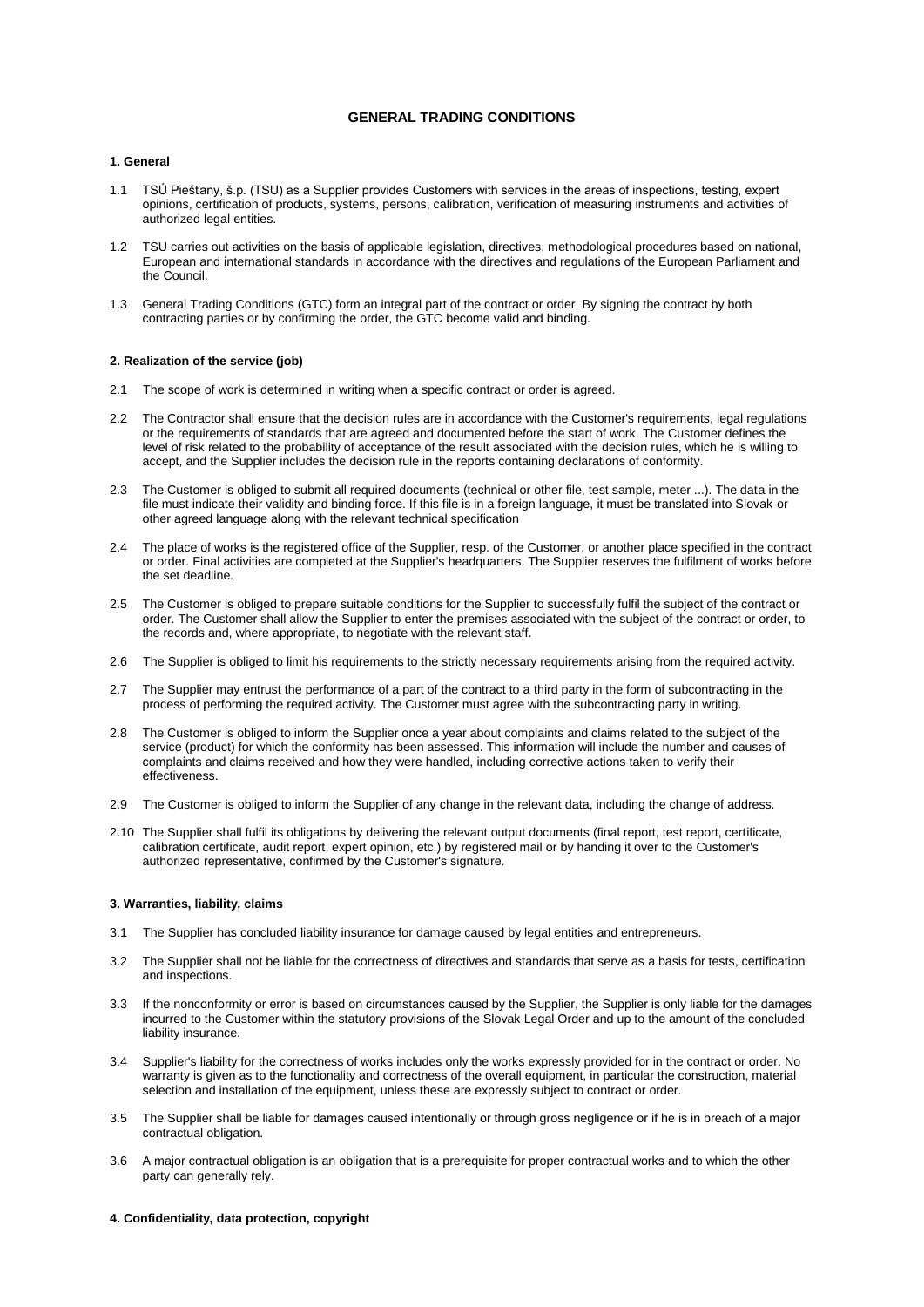- 4.1 The Supplier and the Customer are obliged to keep all information resulting from the contract or order confidential and not to disclose it to third parties. This obligation may be suspended only for legal reasons under Slovak law.
- 4.2 The Supplier shall ensure the confidentiality of information obtained during the activity provided at all levels of its organization, including subcontractors.
- 4.3 The Supplier reserves the copyright to the reports, certificates, reviews etc.
- 4.4 The Supplier may retain copies of the supporting documents provided to him for inspection and which are relevant to the performance of the contract.
- 4.5 The Supplier has taken the necessary measures to guarantee the security of the source data being processed. Data processing employees are contractually bound to strictly comply with data protection provisions.

# **5. Withdrawal**

- 5.1 If the Supplier finds out that the subject of the contract or order cannot be fulfilled for various reasons, or its performance is compromised, he is obliged to inform the Customer in due time and without delay.
- 5.2 The Customer may withdraw from the contract or order under the conditions specified in the relevant provisions of the valid Commercial Code of the Slovak Republic, in writing. The Customer is obliged to pay the Supplier the costs incurred in connection with the fulfilment of the subject matter of the contract or order in case of withdrawal from the contract or order.
- 5.3 The Supplier has the right to withdraw from the contract or order in case of non-payment of the deposit or price for works under the contract or order, and also if the required technical file (or sample or measuring instrument) of the product specified in the contract or confirmed order will be not submitted within 3 months after signing the contract or order confirmation.

### **6. Payment terms and prices**

- The price for the subject of the contract or order is agreed between the Customer and the Supplier in accordance with the applicable law on prices. If the performance lasts longer than 5 months, a new price may be taken as the basis if there is a price change caused by a state-announced price adjustment (e.g. inflation declaration) from the next month.
- 6.2 The Supplier is entitled to request a deposit. Within 10 working days after the receipt of the signed contract or confirmed order, the Supplier shall send the Customer an invoice for the advance payment with the stipulated maturity period. Receiving advance invoices does not mean that TSU has cleared the order completely.
- 6.3 The agreed price does not include the costs of inspection in order to verify the remedies of non-conformities or other necessary tests to determine non-conformity.
- 6.4 The Customer is obliged to reimburse the Supplier for the costs associated with transport, accommodation, insurance if he does not provide these services himself, as well as other incurred costs according to the relevant regulations. These costs will be invoiced to the Customer upon return of the authorized employee of the Supplier from the business trip in the amount of the actual costs incurred.
- 6.5 If the Customer is late in fulfilling his obligation to pay the Supplier the agreed price for works within the maturity period, the Supplier shall be entitled to charge the Customer a contractual penalty in the amount of 0,05% of the outstanding amount for each started day of delay.

### **7. Legal regime of contractual documents**

- 7.1 The Agreement shall enter into force upon signature by both parties, respectively the contract comes into effect on the date of delivery of the contract signed by the Customer to the Supplier. In case of order confirmation, the contractual relationship between the Customer and the Supplier is concluded on the day of order confirmation by the Supplier.
- 7.2 Any changes or additions to the contract or order must be made in writing and signed by both parties. The amendments form an integral part of the contract document.
- 7.3 The Customer is obliged to inform the Supplier without delay of any changes in the conditions under which the works were performed.
- 7.4 The copyright to the subject of the contract or order is passed on the day of handover to the Customer by the Supplier.
- 7.5 Legal relations not governed by the GTC, contract or order shall be governed by the legislation of the Commercial Code of the Slovak Republic.
- 7.6. All disputes arising out of a concluded contractual relationship with a foreign Customer, including disputes concerning its validity, interpretation or cancellation, shall be considered by Slovak law and resolved at the Arbitration Court of the Slovak Republic.
- 7.7. If the foreign Customer does not agree with the wording under 7.6, it may be stated otherwise in the contract document by mutual agreement with the Supplier.